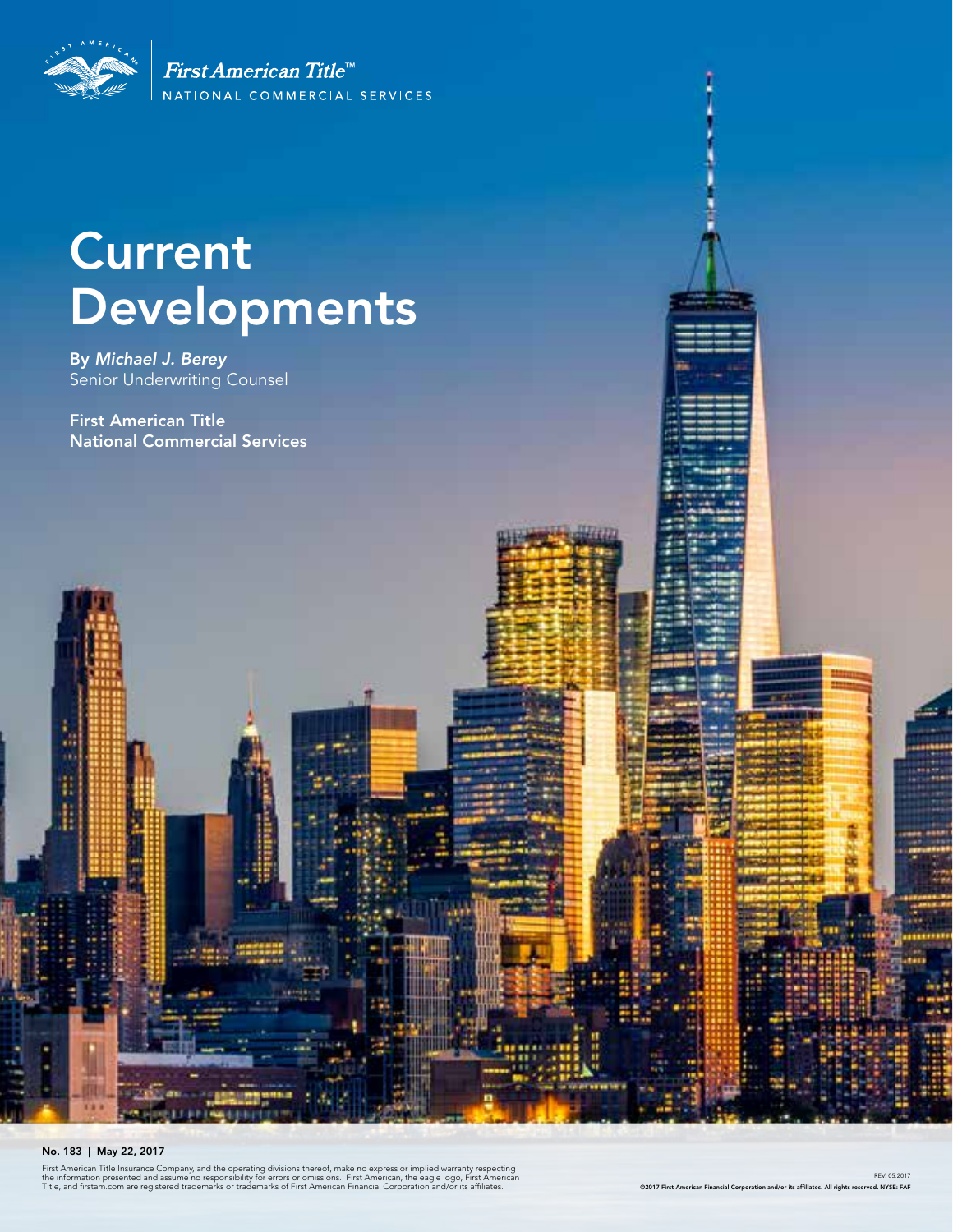#### Adverse Possession

Plaintiff, the owner of real property in Amagansett, claimed title by adverse possession to a strip of land along the easterly border of its property. It commenced an Action against the adjoining owner seeking a declaration of ownership pursuant to Real Property Actions and Proceedings Law Articles 5 ("Adverse possession") and 15 ("Action to compel a determination of a claim to real property"), and for damages for alleged removal of plantings on the strip of land. The Supreme Court, Suffolk County, granted the Defendants' motion for summary judgment and dismissed the complaint in its entirety.

In 2007, the Plaintiff's principals sent a letter to the principals of the Defendant stating that their intent "has always been to pay you \$150,000 for the use of the parcel". According to the Court, "[h]ere, where plaintiff's principals acknowledged in a letter...that they were and had been willing to pay defendant for the 'use of the parcel' in contention, their claim fails, as an essential element of the adverse possession claim is that they continued to possess the property under a claim of right during the statutory period [of ten years for a claim of adverse possession]. Plaintiff's offer to pay for the use of the parcel constitutes an acknowledgment that the ownership rested in defendant and not in itself [citations omitted]". Birch Tree Partners LLC v. Windsor Digital Studio, LLC, 2013 NY Slip Op 34146, decided April 29, 2013, was posted on April 27, 2017 at http://nycourts.gov/reporter/pdfs/2013/2013\_34146.pdf.

### Contracts of Sale

Plaintiffs, lessees of a cooperative unit, sought on an Order to Show Cause a preliminary injunction enjoining the Defendants, the owners of the unit, from transferring the shares of stock for the unit and from terminating their tenancy. Their lease, dated February 15, 2016, granted the Plaintiffs the option to purchase the unit for \$475,000, exercisable only if the closing occurred by September 15, 2016. On March 22, the Plaintiffs exercised the option and on June 22, 2016 forwarded an executed contract to the Defendants. The Defendants did not sign and return the contract to the Plaintiffs until August 2. The Plaintiffs obtained their loan commitment on August 31; the bank required a copy of the cooperative corporations' articles of incorporation, which counsel for the Defendants did not provide. Further, the Defendant-Seller implied in an email that it was willing to extend the date of the closing. However, the Seller returned the down payment on September 22 and sought to cancel the contract.

The Supreme Court, Kings County, issued a preliminary injunction restraining the Defendants during the pendency of the Action from selling, contracting to sell or transferring the shares allocated to the unit and enjoined them from terminating the Plaintiffs' tenancy, provided that the Plaintiffs posted an undertaking of \$20,000. According to the Court, the equities in the case favored the Plaintiffs and they would be irreparably harmed if the injunction was not granted. Meredith v. BRG Celtic, LLC, 2017 NY Slip Op 30525, decided February 15, 2017, is posted at

http://www.nycourts.gov/reporter/pdfs/2017/2017\_30525.pdf.

### Contracts of Sale

The Supreme Court, New York County, granting the Plaintiff-purchaser's motion for summary judgment on its claim for specific performance, noted that the contract of sale was not invalid because it was only signed by Plaintiff's counsel. According to the Court, "…there is no dispute that [Plaintiff's counsel] signed the contract on behalf of Plaintiff…and that [he] was granted such authority by Plaintiff". Yerushalmi Holdings, LLC v. Olumo Real Estate Corp., 2017 NY Slip Op 30855, decided April 24, 2017, is posted at http://www.nycourts.gov/reporter/pdfs/2017/2017\_30855.pdf.

### Contracts of Sale

The sellers under a contract of sale were not "required to perfect any defects in the title…" except municipal liens for which the sellers' liability to pay was limited to \$2,500. The contract further provided that "[i]f same exceeds \$2,500 and Seller refuses to pay the excess, Purchaser may cancel the contract…or close title with seller's limit of \$2,500 liability". A title search reported that there were multiple judgments including environmental control board violations, state tax warrants and federal tax liens exceeding, in the aggregate, \$95,000. On review of the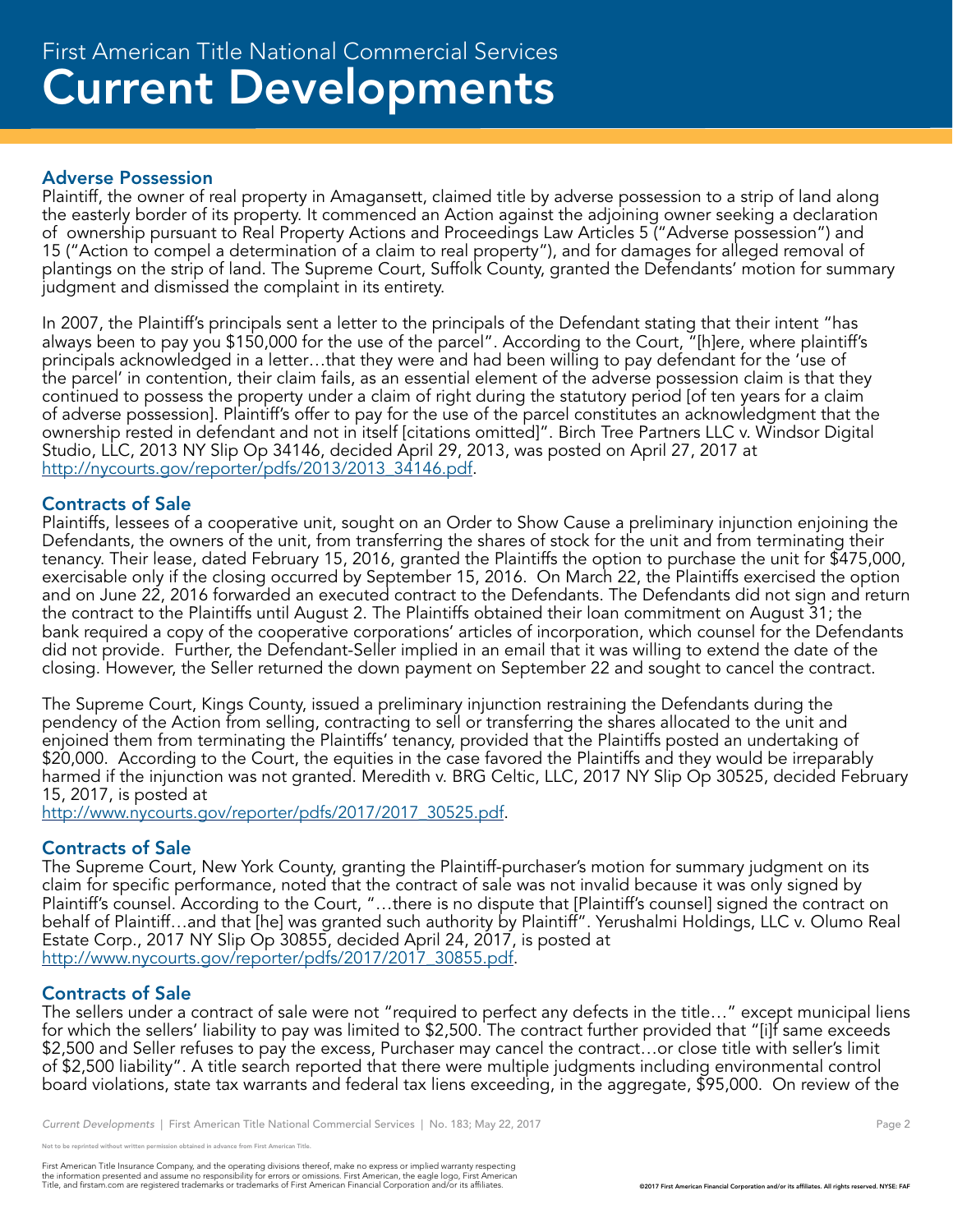title report, the sellers canceled the contract and returned the down payment and the net cost of the title search to the purchaser. The purchaser returned the down payment to counsel for the sellers and commenced an Action for specific performance.

The Supreme Court, Kings County, granted the Defendant-sellers' motion for summary judgment dismissing the complaint and ordered that the plaintiff accept the sellers' return of the contact deposit and the net cost of the title report. According to the Court, the sellers' obligation to clear liens on the property was limited to \$2,500 and the sellers were within their rights to cancel the contract because the Plaintiff had not shown that he was ready, willing and able to purchase the property subject to the liens. "[H]e makes no showing that he is willing to do so, or ever offered to do so, subject to the liens disclosed by the title search". Weinberger v. Escort, 2017 NY Slip Op 30639, decided March 21, 2017, is posted at http://www.nycourts.gov/reporter/pdfs/2017/2017\_30639.pdf.

#### **Corporations**

In 1993, a New York corporation was dissolved by proclamation for its failure to pay State franchise taxes. In 2000, the corporation transferred its real property, and the property was re-conveyed several times. In 2010, the corporation and the Estate of its sole shareholder commenced an Action to quiet title, claiming that the 2000 deed was forged. The Supreme Court, New York County, granted a Defendant's motion to dismiss, because the corporation was dissolved and therefore it lacked the capacity to sue. After entry of that Order, the corporation received notice from the Department of Taxation and Finance that it had been reinstated. The Plaintiffs moved for renewal under Civil Practice Law and Rules Section 2221 ("Motion affecting prior order"), claiming that its reinstatement revived the corporation as if the dissolution had not occurred. The Appellate Division, Second Department, held that the Plaintiffs' motion to set aside the deeds and mortgages should have been granted because the Plaintiffs had presented, as required by Section 2221(e), "…new facts unavailable at the time of the initial motion [citation omitted]". The Appellate Division noted that the Court of Appeals, in Faison v. Lewis, reported at 25 N&3d 220, had ruled that a forged deed is not subject to the statute of limitations. Fan-Dorf Properties, Inc. v. Classic Brownstones Unlimited, LLC, 2017 NY Slip Op 02877, decided April 13, 2017, is posted at http://www.nycourts.gov/reporter/3dseries/2017/2017\_02877.htm.

#### **Cooperatives**

New York State's Department of Law issued a Memorandum dated May 9, 2017 on the "Clarification of Procedure for Changes to Sponsor Entities and/or Principal(s) Thereof in Cooperative Interests in Realty with CPS-5 [Cooperative Policy Statement #5] Exemption". CPS-5 provides an exemption from filing an amendment to an offering plan if certain requirements are met. This "guidance document" is posted at https://ag.ny.gov/sites/default/files/clarification\_of\_procedure\_for\_changes\_to\_sponsor\_entities\_or\_principals thereof in cooperative interests in realty with cps-5 exemption.pdf.

#### Deeds/Forgery

A deed to property in Queens County was purportedly executed in 2005 by Diana Deramo and Nicholas Deramo, the record owners. The property was re-conveyed twice, and it was mortgaged. However, Nicholas had died in 2003 and Diana alleged that her signature was also forged. Diana, individually and as the proposed executrix of the Estate of her husband, sought to set aside the 2005 deed, and the subsequent deeds and mortgages executed by the grantees under those deeds. Wells Fargo, Bank N.A., as Trustee, moved for summary judgment dismissing the complaint, asserting that a judgment entered in the foreclosure of the mortgage it held could only be vacated by the grant of a motion to vacate the judgment. The Supreme Court, Queens County, granted that motion and denied the Plaintiff's cross-motion for summary judgment. The Appellate Division, Second Department, modifying the lower court's Order, denied Wells Fargo's motion and granted the Plaintiff's motion.

According to the Appellate Division, "[a] deed based on forgery or obtained by false pretenses is void ab initio, and a mortgage based on such a deed is likewise invalid". Therefore, the court held that the 2005 deed was null and void, and it set aside that deed, the subsequent deeds, and the mortgages executed by the grantees of those deeds. No triable issue of fact was presented in support of the validity of the 2005 deed, and neither the Plaintiff nor the decedent was named in the mortgage foreclosure. Deramo v. Laffey, 2017 NY Slip Op 02772,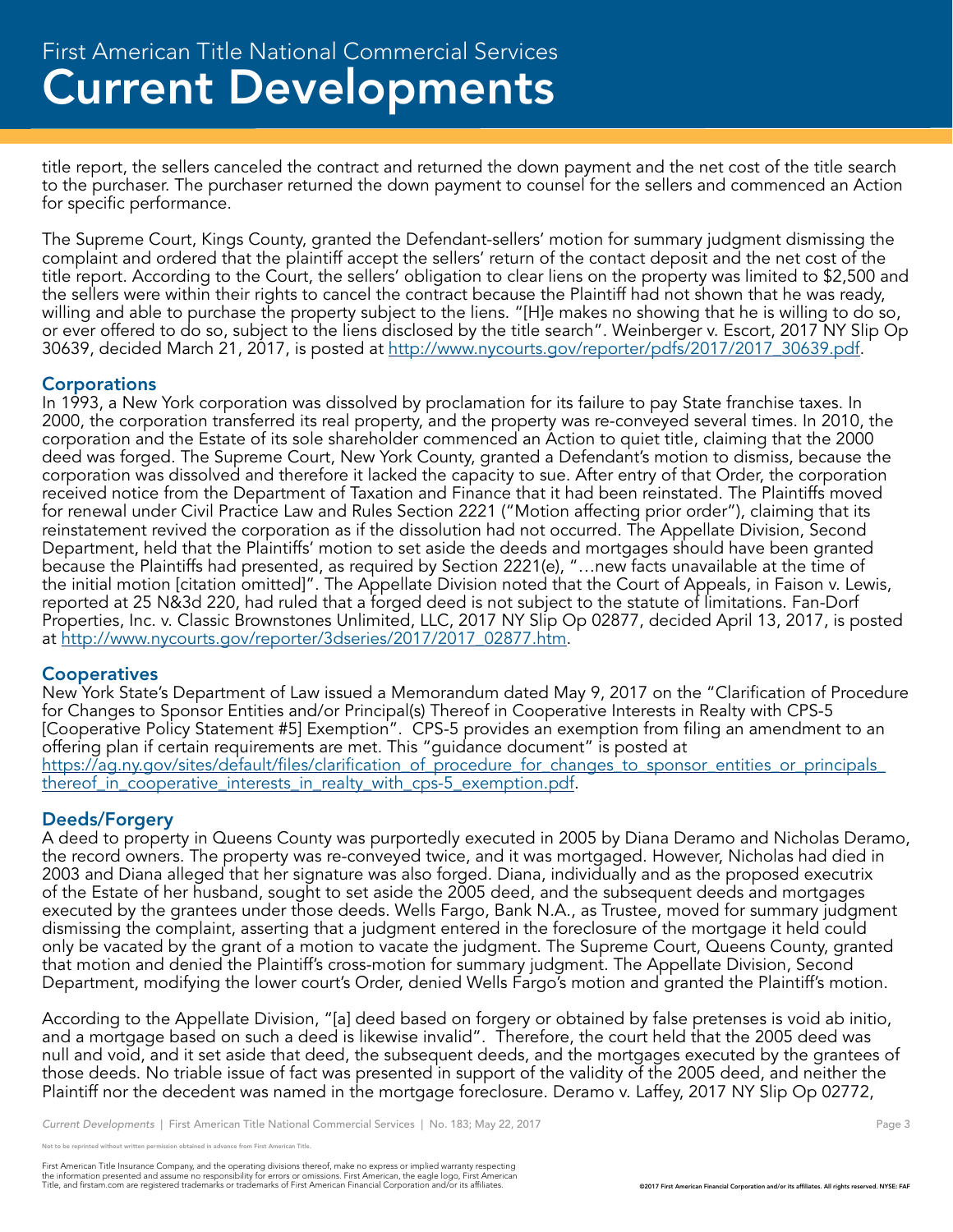decided April 12, 2017, is posted at http://www.nycourts.gov/reporter/3dseries/2017/2017\_02772.htm.

#### Deeds/Recording

When the plaintiff sold a 15.94 acre parcel of vacant land in 2005, the buyer granted the plaintiff a 10-year option for the re-conveyance of a 3.5 acre portion of the land. The option agreement was recorded. In 2005, the entire parcel was conveyed to defendants Ronald and Linda LaPorte, who in 2011 transferred the property to Roustabout Resources, LLC ("Roustabout"). Upon learning of the 2011 transfer, the Plaintiff advised the LaPortes and Roustabout that it was exercising its option and commenced an Action for specific performance. The Supreme Court, Rensselaer County, granted the Plaintiff's cross-motion to the extent of directing Defendant Roustabout to execute a deed to the Plaintiff within thirty days. The Appellate Division, Third Department, affirmed the ruling of the lower court.

Roustabout asserted that it could not convey the option parcel because the State's Real Property Transfer Report (RP-5217), the completion of which necessitated a subdivision which had not been obtained, and the State's transfer tax form (TP-584) were not available. However, there were no conditions to performance under the option agreement, such as a requirement to obtain subdivision approval; all that was required was a written notice of the exercise of the option within the option period. Further, according to the Appellate Division, "…title to property vests upon the execution and delivery of the deed..., and the fact that the deed may not be recorded until a later date-or at all- does not affect the validity of the conveyance [citations omitted]." Tomhannock, LLC v. Roustabout Resources, LLC, 2017 NY Slip Op 02712, decided April 6, 2017, is posted at http://www.nycourts.gov/reporter/3dseries/2017/2017\_02712.htm.

#### Deeds/Reversion of Title

Under Real Property Law Section 345 ("Recording of a declaration of intention to preserve certain restrictions on the use of land"), "a condition subsequent or special limitation restricting the use of land and the right of entry or possibility of reverter created thereby shall be extinguished and become unenforceable, either at law or in equity, and if the condition has been broken or the reverter has occurred the right of entry therefor shall become unenforceable and the possessory estate resulting from the occurrence of the reverter shall be extinguished, unless within the time specified in [Section 345] a declaration of intention to preserve it is recorded as provided in this section…"

In 1976, the Plaintiff and the Defendant entered into an agreement requiring that the Defendant "shall maintain and operate a Catholic high school in and upon the entire premises…" Further, under the agreement, the Defendant was "to have and to hold the same so long as the [Defendant] continues the operation of a Roman Catholic high school upon the premises, ...upon the cessation of which all rights, title and interest herein conveyed shall revert to the [Plaintiff]". In 2013, the Plaintiff commenced an Action for a declaratory judgment that the covenant was valid and enforceable and that the Defendant was required to re-convey the property to the Plaintiff if the property was not used as a Catholic high school, that the covenant prevented the Defendant from using any portion of the property for any other purpose, and for damages for breach of contract. The Supreme Court, Queens County, granted the Defendant's motion to dismiss the cause of action for a ruling that the provision for the reversion of title was enforceable, and denied the Defendant's motion to dismiss the cause of action seeking a ruling that the restriction on use is enforceable. The Appellate Division, Second Department, affirmed.

According to the Appellate Division, the provision for the reversion of title "was extinguished pursuant to Real Property Law Section 345 as the result of the plaintiff's undisputed failure to comply with the recording requirements…" However, "[t]he provision in the 1976 Agreement restricting the defendant from using any portion of the property for any purpose other than the operation of a Catholic high school created a restriction on use without a reversionary right". There remained questions of fact as to whether the Plaintiff waived its right to enforce the use restriction or was estopped by its failure to object to prior violations. Roman Catholic Diocese of Brooklyn, New York v. Christ the King Regional High School, 2017 NY Slip Op 03029, decided April 19, 2017, is posted at http://nycourts.gov/reporter/3dseries/2017/2017\_03029.htm.

*Current Developments* | First American Title National Commercial Services | No. 183; May 22, 2017 Page 4 Page 4

not to be reprinted without written permission obtained in advance from First American Title.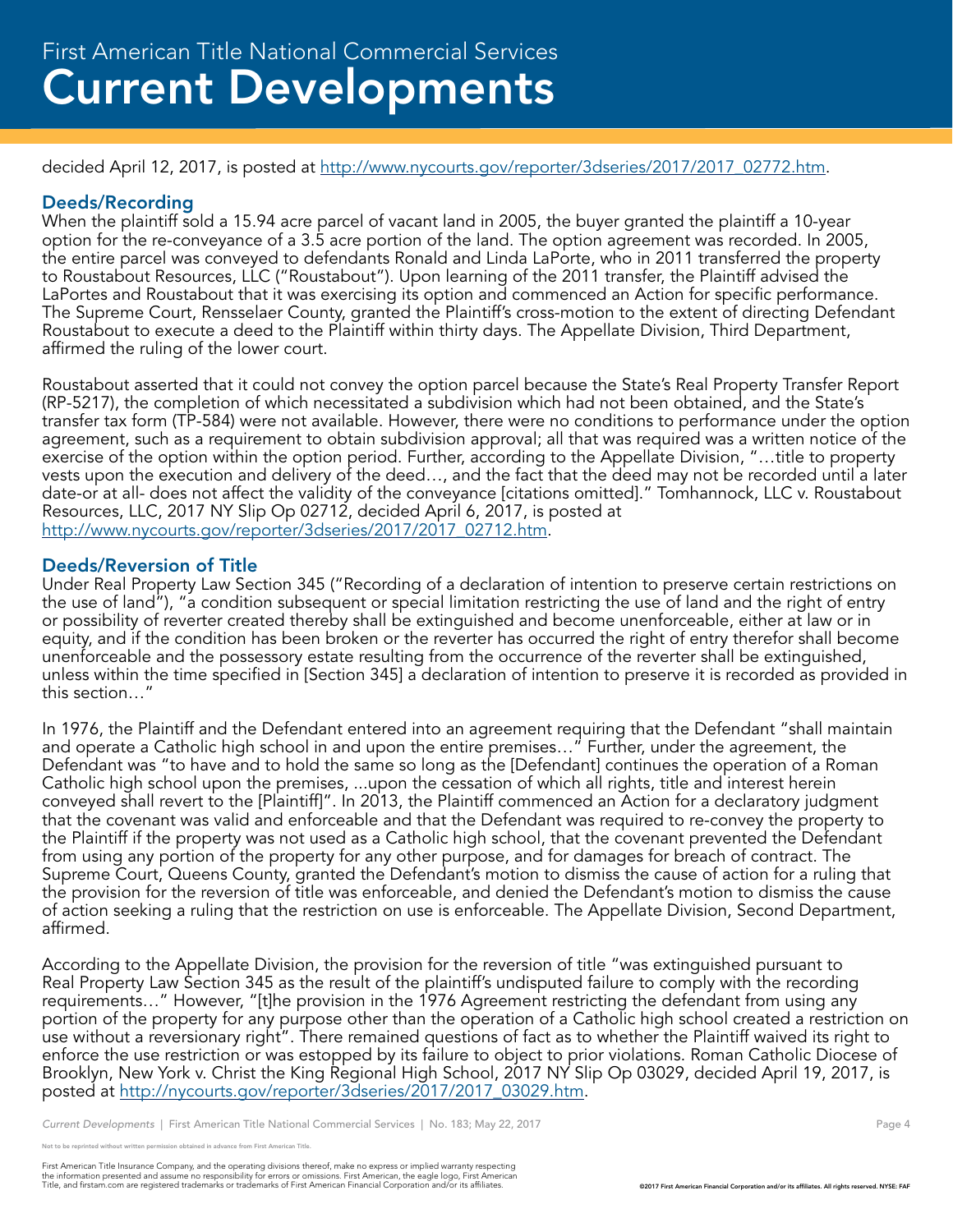#### Fraudulent Transfers

Defendant Song Yan Zhuo ("Zhuo") transferred his real property in Queens County for no consideration. The Plaintiff, a judgment creditor, commenced an Action against Zhou and those persons to whom the property was conveyed, seeking a judgment setting aside the conveyance as fraudulent to the extent necessary to satisfy his judgment. Under Debtor and Creditor Law Section 273 ("Conveyances by insolvent"), "[e]very conveyance made…by a person who is or will be thereby rendered insolvent is fraudulent as to creditors without regard to his [or her] actual intent if the conveyance is made…without a fair consideration".

Although a referee found in favor of the Defendants, finding that the Plaintiff had not established that Zhou was insolvent at the time of the conveyance, the Supreme Court, Queens County, granted the Plaintiff's motion to reject portions of the referee's report and to set aside as fraudulent the transfer to the extent necessary to satisfy the Plaintiff's judgment. The Appellate Division, Second Department, affirmed.

According to the Appellate Division, "…the burden of proving insolvency is on the party challenging the conveyance [citation omitted]. However, when a transfer is made without fair consideration [as in this case], a presumption of insolvency and fraudulent transfer arises, and the burden shifts to the transferee to rebut that presumption [citations omitted]". The evidence presented at the trial established that after his transfer of the real property, Zhuo's assets were less than his liabilities and he was left with an unreasonably small amount of capital. Battlefield Freedom Wash, LLC v. Zheng, 2017 NY Slip Op 02011, decided March 22, 2017, is posted at http://www.nycourts.gov/reporter/3dseries/2017/2017\_02011.htm.

#### **Guarantors**

The members of an LLC selling its real property guaranteed the performance of certain post-closing obligations. Further, under their guarantees, the members were to be severally liable, based on their "respective percentages" set forth in schedules accompanying the guarantees, to pay legal fees incurred by the Plaintiff in enforcing the guarantees. The Plaintiff commenced an Action for the alleged nonperformance of certain postclosing obligations. The Plaintiff also sought a judgment against the guarantors for the Plaintiff's expenses and for the recovery of the proceeds of the sale, which it alleged were fraudulently distributed to them after closing, pursuant to Debtor and Creditor Law Sections 273 ("Conveyances by defendants") and 274 ("Conveyances by persons in business"). The Supreme Court, Suffolk County, granted the Plaintiff's motion for summary judgment, holding the guarantors jointly and severally liable. The Court also denied the guarantors' cross-motion to dismiss the causes of action under the Debtor and Creditor Law.

The Appellate Division, Second Department, affirmed the ruling of the lower court but held it was improper for the court to impose joint and several liability on the guarantors. Under the guarantees, there being no evidence of an intention to defraud, the liability of each guarantor was to be determined based on each guarantor's "respective share" as provided in the schedules to the guarantees. As to the claims under the Debtor and Creditor Law, evidence was submitted that the distribution of sale proceeds to the guarantors was made without fair consideration and rendered the seller insolvent. Medical Arts-Huntington Realty, LLC v. Meltzer Rosenberg Development, LLC, 2017 NY Slip Op 02783, decided April 12, 2017, is posted at http://www.nycourts.gov/reporter/3dseries/2017/2017\_02783.htm.

#### Lien Law

Under Lien Law Section 39 ("Lien willfully exaggerated is void"), "…if the court shall find that a lienor has willfully exaggerated the amount for which he claims a lien as stated in his notice of lien, his lien shall be declared to be void…" In an Action to recover sums alleged to be unpaid for which mechanics' liens were filed, the Defendant property owner asserted claims of willful exaggeration against officers of the mechanics, claiming the liens they had verified added amounts for work that was not performed. The Supreme Court, New York County, denied motions to dismiss the claims against the officers, holding that a claim had been stated based on the "commission of a tort" doctrine. "Courts have specifically held that corporate officers may be held personally liable if they participated in the tortious conduct of filing a willfully exaggerated mechanic's lien…on behalf of the

*Current Developments* | First American Title National Commercial Services | No. 183; May 22, 2017 Page 5 Page 5

be reprinted without written permission obtained in advance from First American Title.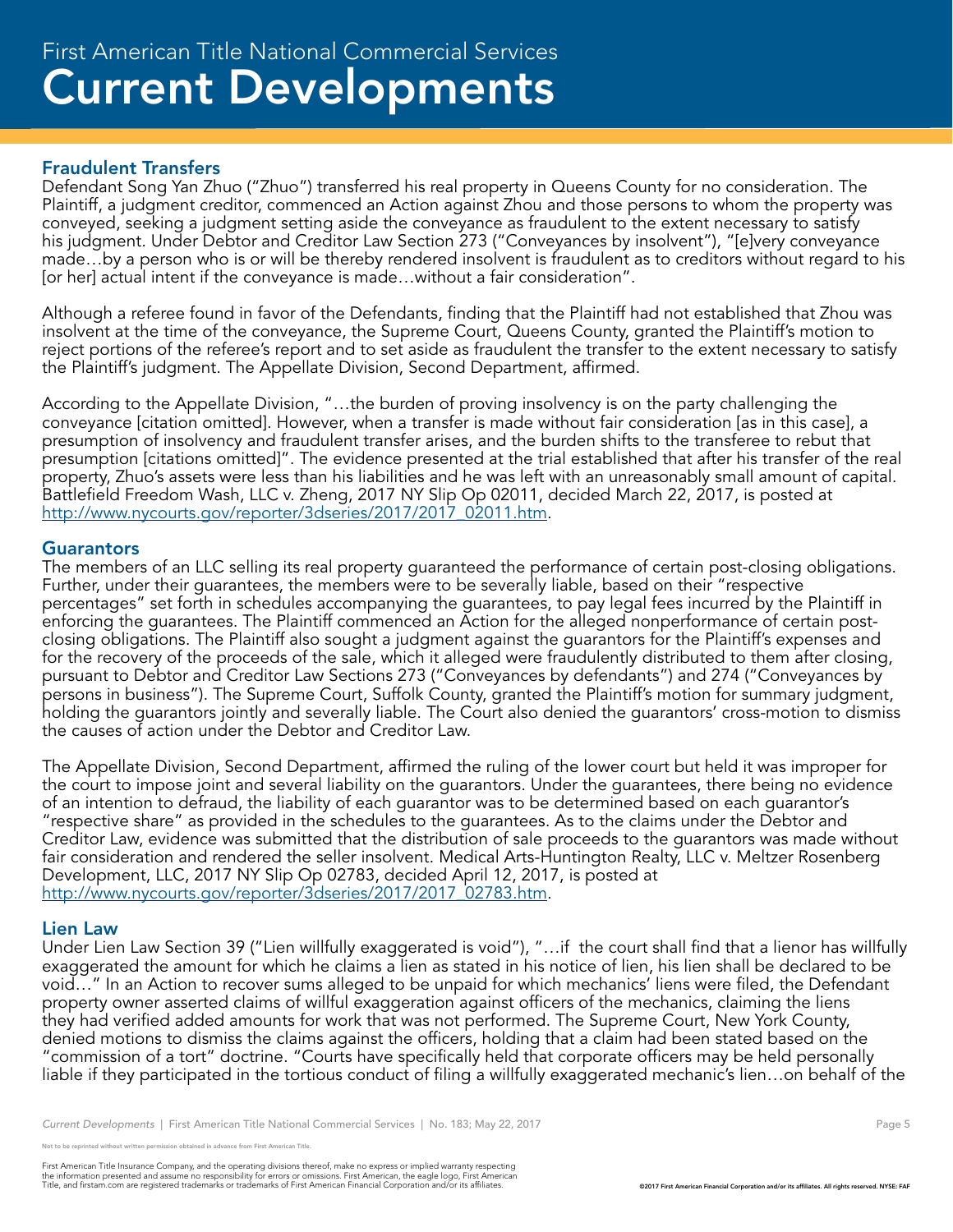corporation". Power Air Conditioning Corp. v. Batirest 229 LLC, 2017 NY Slip Op 30750, decided April 13, 2017, is posted at http://nycourts.gov/reporter/pdfs/2017/2017\_30750.pdf.

#### Lien Law/Public Improvement Liens

The Supreme Court, New York County, granted a petition to discharge a mechanic's lien filed against a lessee's interest in land owned by the Port Authority of New York and New Jersey. According to the Appellate Division, which affirmed the lower court's ruling, "[i]t is well-settled that a private mechanic's lien may not attach to privately-leased, but publicly-owned, land". The only exception is as to property owned by Industrial Development Agencies under Lien Law Section 2, subsection 7; the Port Authority is not an Industrial Development Agency. In re George Washington Bridge Bus Station Development Venture, LLC v. Associated Specialty Contracting, Inc., 2017 NY Slip Op 02913, decided April 13, 2017, is posted at http://nycourts.gov/reporter/3dseries/2017/2017\_02913.htm.

#### Mortgage Foreclosures/Statute of Limitations

A mortgagee accelerated the entire indebtedness secured by its mortgage and commenced a foreclosure of its mortgage in 2007. That Action was dismissed in 2010 for the lack of personal service on the Defendanthomeowner; the mortgagee commenced a second foreclosure in 2014. The Supreme Court, Suffolk County, granted the Defendant-homeowner's motion for summary judgment dismissing the complaint as being timebarred under the statute of limitations and canceled the notice of pendency. Under Civil Practice Law and Rules Section 213 ("Actions to be commenced within six years…"), an Action to foreclose a mortgage "must be commenced within six years". The Appellate Division, Second Department, affirmed. "[T]he fact that the 2007 action was dismissed as against the defendant homeowner for failure to effectuate personal service does not invalidate the plaintiff's election to exercise its right to accelerate the maturity of debt". The Appellate Division noted that "[t]he plaintiff's contention that it revoked its election to accelerate the mortgage debt in 2012 [sic] by voluntarily discontinuing the action [was] improperly raised for the first time on appeal". Beneficial Homeowner Service Corp. v. Tovar, 2017 NY Slip Op 03471, decided May 3, 2017, is posted at http://nycourts.gov/reporter/3dseries/2017/2017\_03471.htm.

#### Mortgage Recording Tax/New York State Transfer Tax

New York's Department of Taxation and Finance announced that the interest rate to be charged for the period July 1, 2017 – September 30, 2017 on late payments and assessments of Mortgage Recording Tax and the State's Real Estate Transfer Tax will be 8% per annum, compounded daily. The interest rate to be paid on refunds will be 3% per annum, compounded daily. The notice issued by the Department is posted at https://www.tax.ny.gov/pay/all/int\_curr.htm.

#### NYC Real Property Transfer Tax Return ("NYC-RPT")

New York City's Department of Finance has revised form NYC-RPT effective March 24, 2017, adding Schedule L for the "Transfer to an HDFC or an entity controlled by an HDFC". As reported in Current Developments, Chapter 264 of the Laws of 2016, effective August 19, 2016, added paragraph 9 to New York City Administrative Code Section 11-2106 ("Exemptions"), allowing for a full or a partial exemption from New York City's transfer tax when real property or an economic interest in an entity owning real property is transferred by or to an HDFC and when real property is transferred to an entity in which a controlling interest is held by an HDFC. The revised form is posted at http://www1.nyc.gov/assets/finance/downloads/pdf/08pdf/nyc-rpt.pdf.

#### Recording Act

When Aubrey and Brian Smith purchased their home in the City of Yonkers in 2014, a search of the real estate tax records revealed that prior tax liens filed in 2003 and 2004 had been satisfied. In 2015, the assignee of 2003 and 2004 tax liens from the City commenced to foreclose the tax liens. The Smiths' motion for summary judgment dismissing the complaint and cancelling the notice of pendency in the foreclosure was granted by the Supreme Court, Westchester County; the tax liens were mistakenly marked satisfied and cancelled by a City of Yonkers employee in 2011 and the records were corrected in 2014 after the Smiths purchased the property. The Smiths